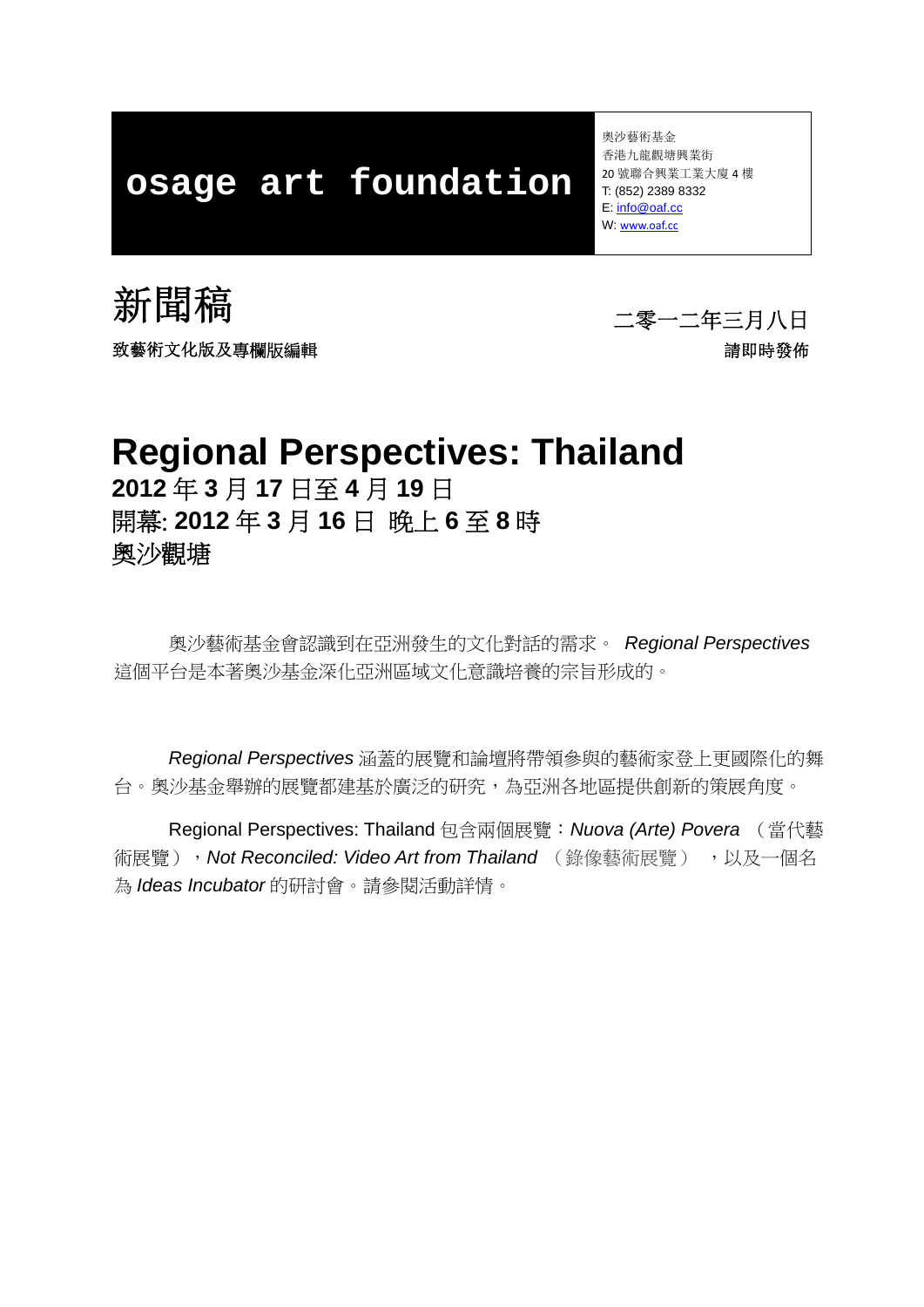# *Nuova (Arte) Povera*

| 藝術家:  | Krit Ngamsom, Kentaro Hiroki, Dusadee Huntrakul, Boonsri Tangtongsin,<br>Prateep Suthathongthai, Pisitakun Kuantalaeng, Lek Kiatsirikajorn                                                                                                                                                                                                                                                                                                                                |
|-------|---------------------------------------------------------------------------------------------------------------------------------------------------------------------------------------------------------------------------------------------------------------------------------------------------------------------------------------------------------------------------------------------------------------------------------------------------------------------------|
| 策展人:  | Ark Fongsmut                                                                                                                                                                                                                                                                                                                                                                                                                                                              |
| 策展團隊: | Monvilai Rojanatanti, Tamsit Tiacharoen                                                                                                                                                                                                                                                                                                                                                                                                                                   |
| 展覽期:  | 2012年3月17日至4月19日                                                                                                                                                                                                                                                                                                                                                                                                                                                          |
| 開幕接待: | 2012年3月16日 晚上6至8時                                                                                                                                                                                                                                                                                                                                                                                                                                                         |
| 展覽場地: | 奧沙觀塘                                                                                                                                                                                                                                                                                                                                                                                                                                                                      |
| 地址:   | 香港九龍觀塘鴻圖道 73-75 號建大工業大廈 5 樓                                                                                                                                                                                                                                                                                                                                                                                                                                               |
| 展覽詳情: | 由 Ark Fongsmut 策展的展覽 Nuova (Arte)Povera, 將會反映不同主題諸<br>如:全球化,文化的平庸化與"新貧窮"的掘起。<br>過去數年間,在全球化的影響下產生大量資訊,雖然這些信息在適當時於我<br>們有益,但對比我們吸收資訊的能力與效率,我們實際上可謂被壓得透不過<br>氣。諷刺的是,過量資訊不但減弱了人們接觸事實真相的本能,且更被遠遠<br>地拉離真實。參展藝術家將會基於自身的不同背景,以各種技巧、角度切<br>入,探討這些與本展覽相關的議題,同時各自表述。<br>全球化除了影響資訊接收的數量與能力外,亦對在經濟方面影響巨大;鼓勵<br>過度消費、虛耗大量天然資源的經濟結構令我們開始關注"新貧窮"問題。<br>在泰國,貧窮及與之相關的資訊接收貧乏等問題尤見於勞工身上:他們願意<br>以負債換取高科技的手提電話,情況就如許多大城市一般。同時,政府推出<br>借用未來錢的政策,表面上可作為一種解決方法,但實質這些企圖並無助於<br>解決人們於知識、心智與靈魂上的匱乏。 |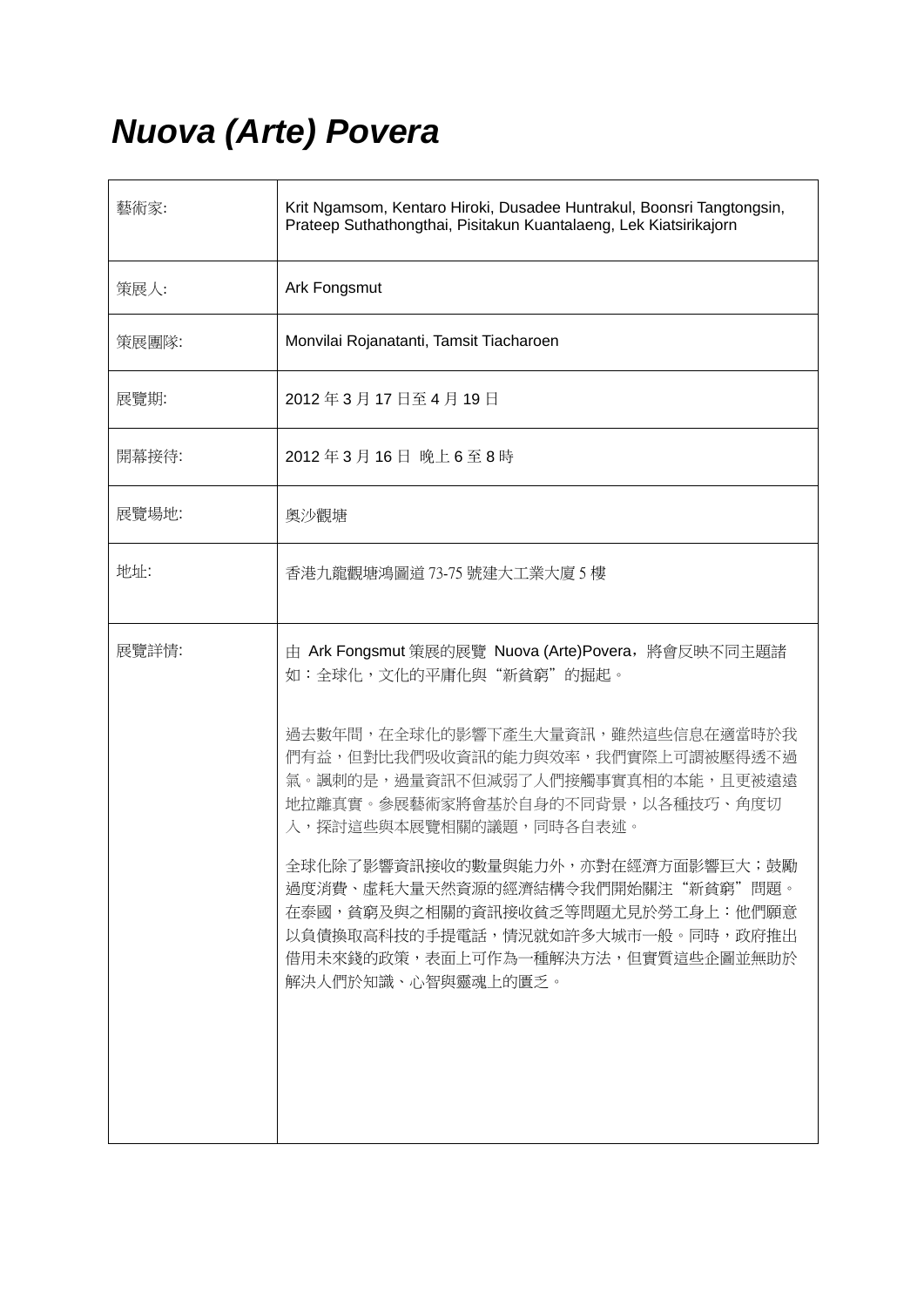### 圖像:



#### **Lek Kiatsirikajorn** *Korn Bangkhuntod From Nakhon Ratchasima Province,Taopoon,Bangkok* Digital print 96 x 120 cm 2011



**Kentaro Hiroki** *6 objects* Hand drawn sculptures Dimensions variable 2010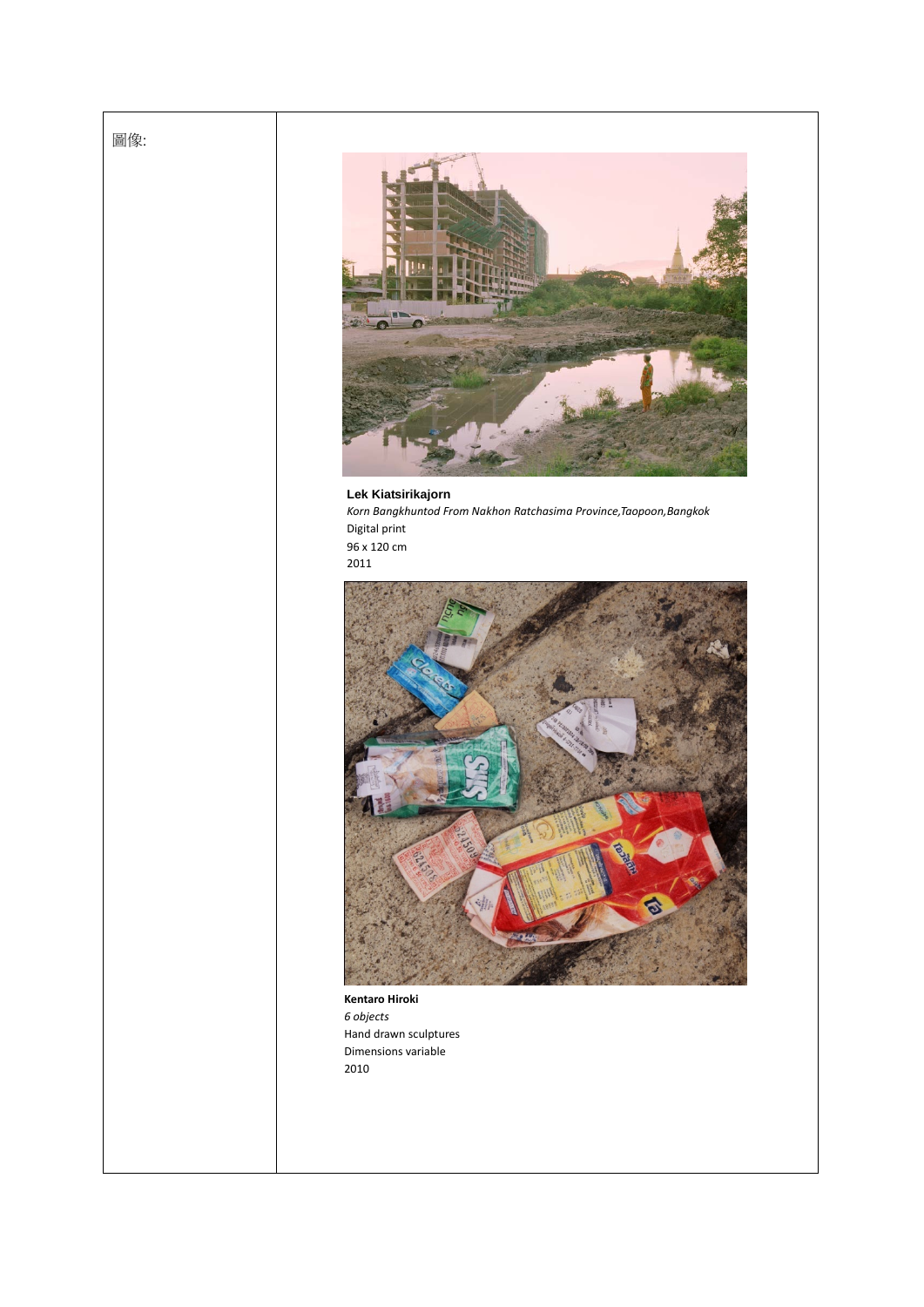## *Ideas Incubator Nouva (Arte) Povera in Thailand*

| 講者:    | Mr. Ark Fongsmut, Mr. Thomas Lollar, Mr. Charles Merewether, Ms. Eileen<br>Lagaspi-Ramirez, Ms. Isabel Ching, and Ms. Arianna Gellini                                                         |
|--------|-----------------------------------------------------------------------------------------------------------------------------------------------------------------------------------------------|
| 主持:    | Mr. Lewis Biggs                                                                                                                                                                               |
| 日期及時間: | 2012年3月17日 上午11至下午1時                                                                                                                                                                          |
| 場地:    | 奧沙觀塘                                                                                                                                                                                          |
| 地址:    | 香港九龍觀塘鴻圖道 73-75 號建大工業大廈 5 樓                                                                                                                                                                   |
| 活動詳情:  | 策展人Ark Fongsmut 將談論Nuova (Arte) Povera 展覽和其在泰國的藝術史<br>的位置。 而Charles Merewether(歷史學家, 策展人)和Thomas Lollar<br>(藝術家,藝術系教授)將從新加坡和紐約的角度評論亞洲區域內當代藝術<br>發展。                                           |
|        | 從區域的角度探討當代藝術也是由奧沙藝術基金會發起的展覽 United States<br>of Asia - Combustible Chemistries 的主要目的。 策展人: Isabel Ching (<br>新加坡), Arianna Gellini (香港)和 Eileen Legaspi-Ramirez (菲律賓)將<br>藉研討會的機會向公眾介紹該計劃的詳情。 |
| RSVP:  | Sybil Kot   T 2793 4817   E sybilkot@osageartideas.com                                                                                                                                        |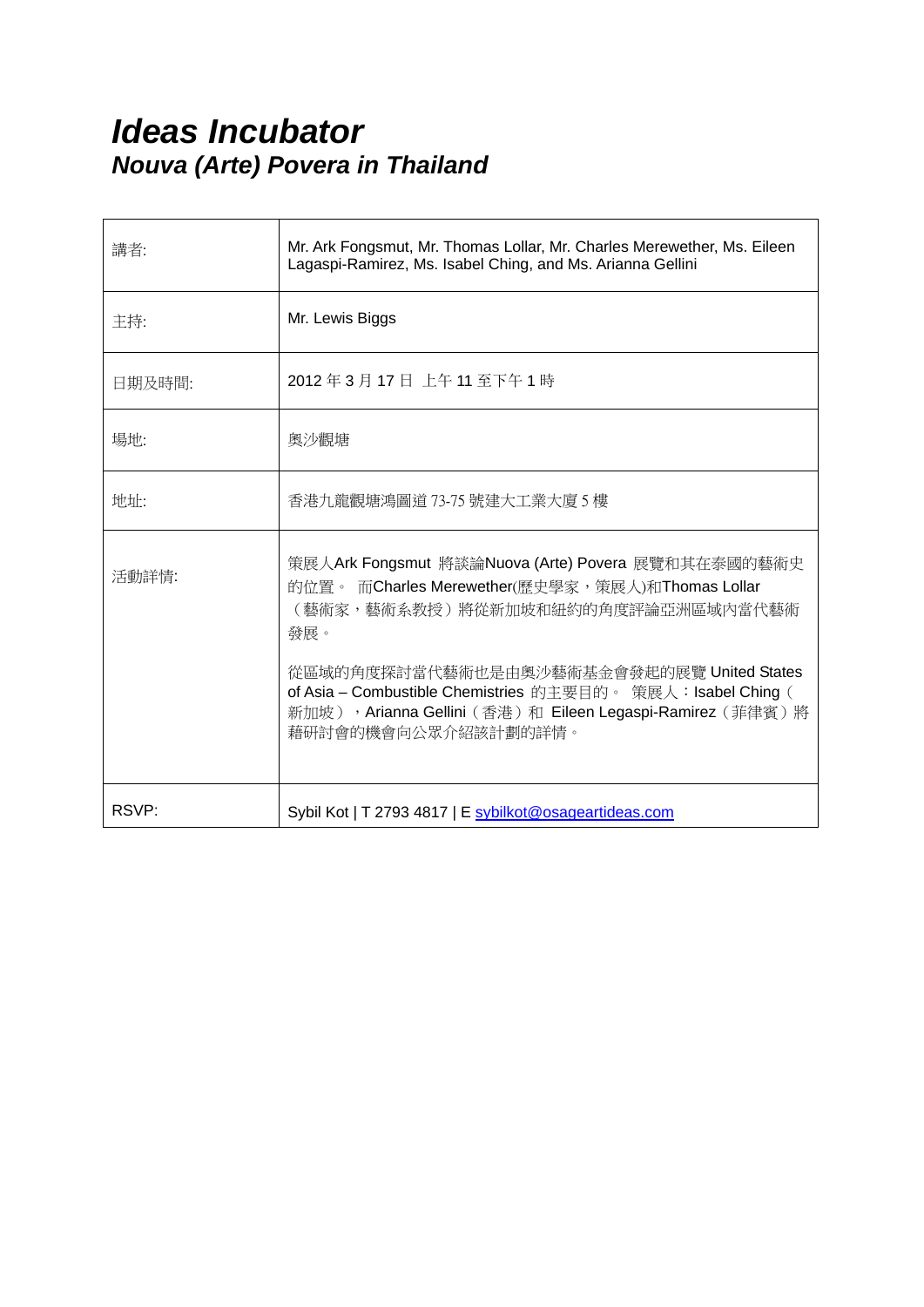## *Conservation of the Heritage Built Environment*

| 講者:    | Prof. Desmond Hui, Mr. Stephen Byrns, Mr. Charles Merewether and Mr.<br>Alexander Hui                                                                                                                                                                                                                                                                                                                    |
|--------|----------------------------------------------------------------------------------------------------------------------------------------------------------------------------------------------------------------------------------------------------------------------------------------------------------------------------------------------------------------------------------------------------------|
| 主持:    | Mr. Lewis Biggs                                                                                                                                                                                                                                                                                                                                                                                          |
| 日期及時間: | 2012年3月17日下午2時30分至5時30分                                                                                                                                                                                                                                                                                                                                                                                  |
| 場地:    | 奧沙觀塘                                                                                                                                                                                                                                                                                                                                                                                                     |
| 地址:    | 香港九龍觀塘鴻圖道 73-75 號建大工業大廈 5 樓                                                                                                                                                                                                                                                                                                                                                                              |
| 活動詳情:  | 都市環境的品質反映了一個城市獨特的地理和歷史面貌。當城市建設忽略了<br>這些因素,便會直接影響城市居民的生活環境,造成疏離的景象,甚至造成<br>公民價值觀的瓦解。<br>與亞洲其他城市相比,香港的情形又是怎樣呢?任由歷史建築和環境被破壞<br>又會多大程度上地影響香港市民的將來呢?<br>活動涵蓋了由 <b>許焯權</b> 教授(香港中文大學文學院副院長)的演講,以及來自<br>亞洲和美國的案例研究。Stephen Byrns (BKSK 建築設計師及合伙人,前紐<br>約市地標保存委員會委員), Alexander Hui (香港文化遺產基金會董事會成<br>員), Charles Merewether(新加坡當代藝術研究所所長) 譚士偉先生(古物古<br>蹟辦事處總文物經理)均會圍繞此話題進行探討。<br>活動及討論將會加深專業人士及普羅大眾對於該主題的瞭解及興趣。 |
| RSVP:  | Sybil Kot   T 2793 4817   E sybilkot@osageartideas.com                                                                                                                                                                                                                                                                                                                                                   |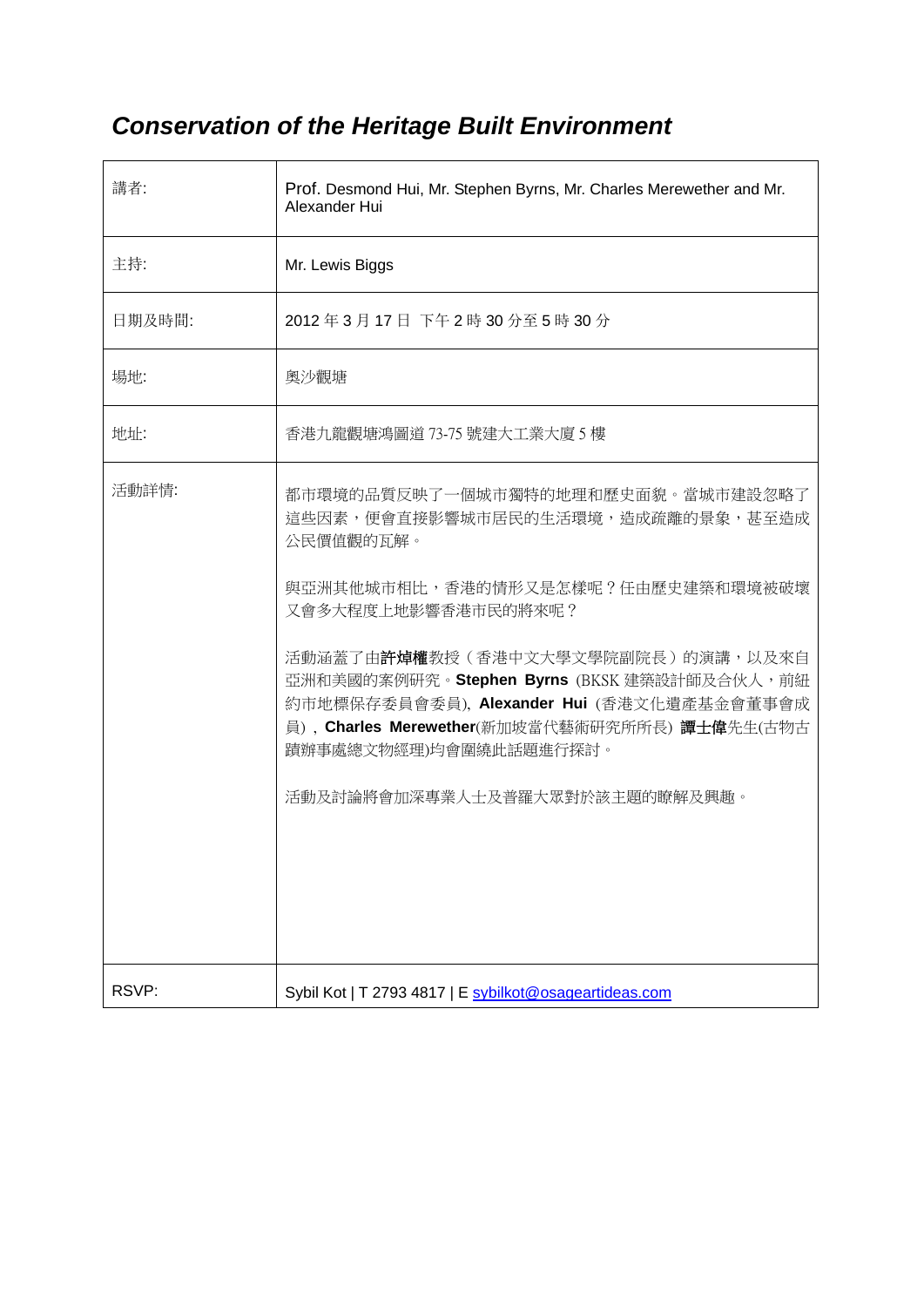# *Not Reconciled: Video Art from Thailand*

| 藝術家:   | Arin Rungjang, Chatchai Suban, Taiki Sakpisit                                                                                                                                                                                                                                                                                                                                                                                                                                                             |
|--------|-----------------------------------------------------------------------------------------------------------------------------------------------------------------------------------------------------------------------------------------------------------------------------------------------------------------------------------------------------------------------------------------------------------------------------------------------------------------------------------------------------------|
| 策展人:   | Narawan Pathomvat                                                                                                                                                                                                                                                                                                                                                                                                                                                                                         |
| 展覽期:   | 2012年3月17日至4月19日                                                                                                                                                                                                                                                                                                                                                                                                                                                                                          |
| 開幕接待:  | 2012年3月16日 晚上6時至8時                                                                                                                                                                                                                                                                                                                                                                                                                                                                                        |
| 策展人講座: | 2012年3月18日下午2時至3時                                                                                                                                                                                                                                                                                                                                                                                                                                                                                         |
| 展覽場地:  | 奧沙觀塘                                                                                                                                                                                                                                                                                                                                                                                                                                                                                                      |
| 地址:    | 香港九龍觀塘鴻圖道 73-75號建大工業大廈 5 樓                                                                                                                                                                                                                                                                                                                                                                                                                                                                                |
| 展覽詳情:  | Not Reconciled 取名自 1965 年的同名電影。電影由 Jean-Marie Straub 及 Daniele<br>Huillet 執導, 根據 Heinrich Boll 的小說 Billiards at Half Past Nine 改編。<br>電影和小說聚焦在一個德國家庭以及他們對自己的過去,家庭,和國家的各種情感鬥爭<br>。同樣的精神和抵抗的表現成為了這個來自泰國錄像藝術展 –Not Reconciled 的主題。<br>Arin Rungjang 的作品 Never Congregate, Never Disregard (2007) 是藝術家借母親逐<br>漸消逝卻明晰的收藏尋回親暱回憶的嘗試; Chatchai Suban 的作品 Grandfather (2011)<br>略帶挑釁地看待當今社會建造的歷史和缺失的真相。而 Taiki Sakpisit 的作品 I Did Not<br>Dream Last Night (2009)及 Looking Into God's Eye (2010) 傳遞了一個恆久而抽象的信<br>息。 |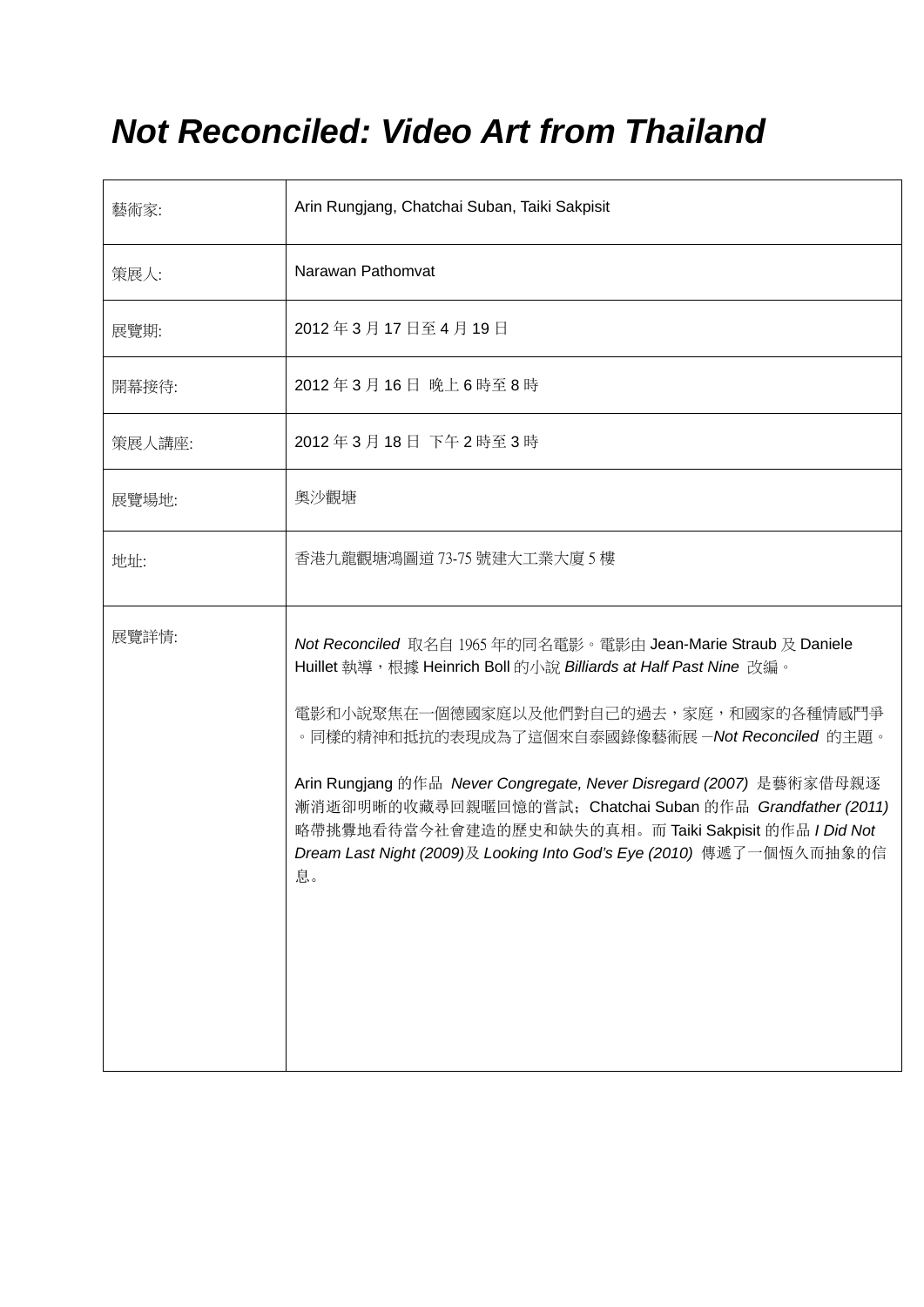



**Taiki Sakpisit** *Looking into God's Eye* Video Dimension variable 2010



**Chatchai Suban** *Grandfather* single channel video Dimension Variable 2011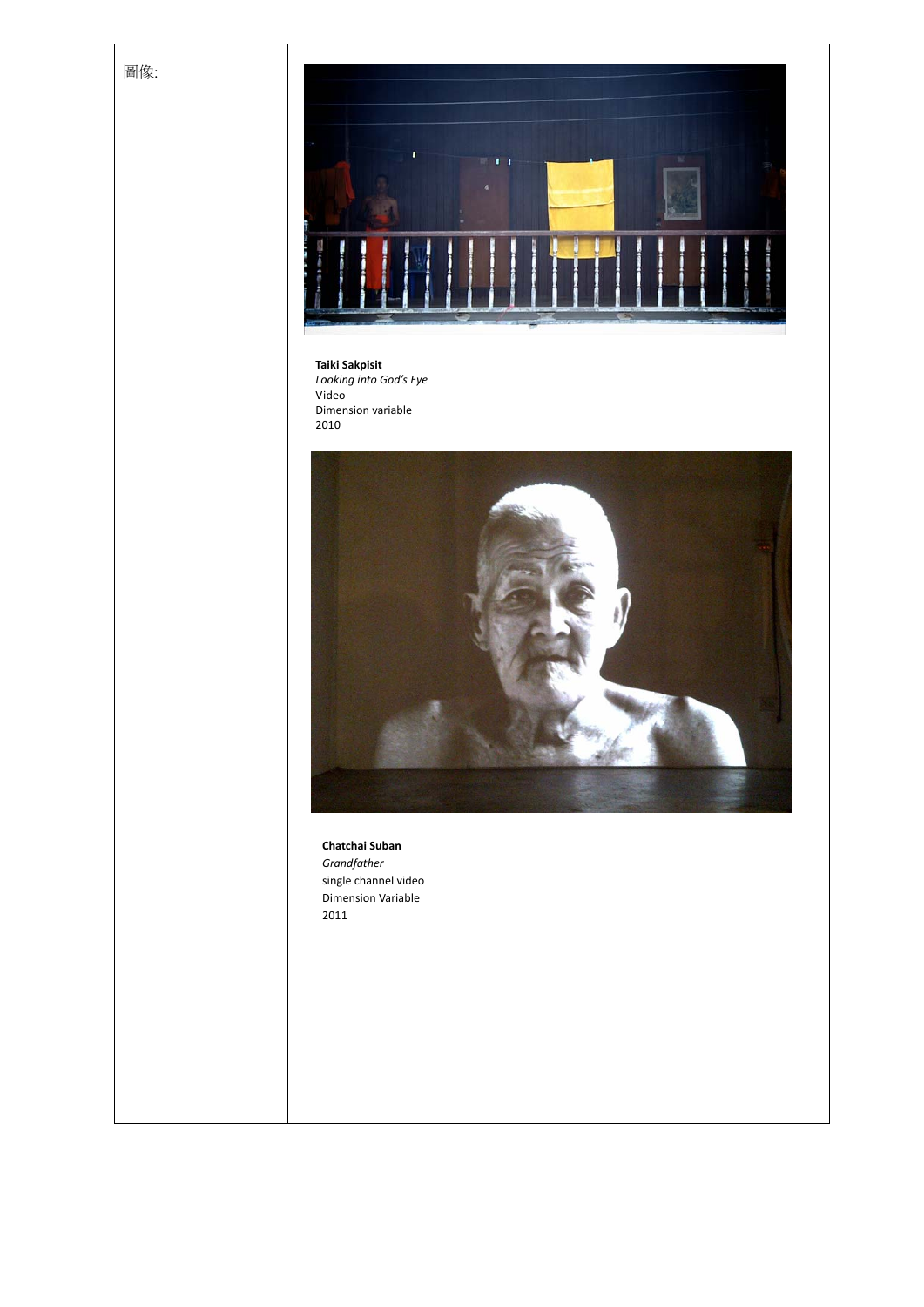### 附錄 A: 關於藝術家

日本籍藝術家 Kentaro Hiroki 現於曼谷 School of Architecture and Design (SoAD) 任教。Kentaro 於大阪藝術大學取得 藝術學士學位, 先後於英國倫敦 Central Saints Martin School of Design 及金匠學院就讀。畢業於瑞典 Malmö ArtAcademy Malmö Art Academy 並取得碩士。 作品曾經於 2001 年起在世界各地包括英國,挪威及瑞典展出,最近 亦曾於 Nospace Gallery 展出。

Krit Ngamsom 畢業於曼谷大學藝術學院,後於 King Mongkut's Institute of Technology Ladkraban 取得視覺藝術碩 士。Ngamsom 常利用家居物品如電風扇和廚房餐具等創作具有互動性的作品,而且多啓發自童年回憶。Ngamsom 曾於 2008 年獲選為 Thailand's Brand New Exhibition 參展藝術家之一,亦曾參與不同的群展*如 Bangkok Bananas* at Central World (2009), Imagine Peace, Bangkok 226, Traces of Siamese Smile and Lets Panic at the Bangkok Art & Culture Centre (2008-2011)等。

Lek Kiatsirikajorn 生於 1977 年,於 Silpakorn University 取得藝術學士,是現時其中一位最有潛力 的年輕泰國藝術家。Lek 在 2001 年前往英國,於 The Arts Institute at Bournemouth 修讀專業攝影。 完成課程後不久, Lek 即獲得由 ArtReview 雜誌舉辦之"fashion meets art"攝影獎項,同年, Lek 亦參與 了由 Schweppes 在 National Portrait Gallery (London)舉行的肖像攝影展。

Boonsri Tangtrongsin 是一名藝術家,同時是動畫家和導演,利用動畫與卡通展示其概念。1999年於曼谷大學獲純藝 術學士後, Tangtrongsin 繼續拍攝短片及製作動畫,現正在瑞典 Malmo Art Academy 攻讀研究生學位。 是次展覽將展出她的短片作品"Superbarbara Saving the World"

Dusadee Huntrakul 於泰國出生及成長,2007 年前往美國加州大學洛杉磯分校獲純藝術學士並獲 得獎學金,現正於加州大學柏克萊分校攻讀碩士。Huntrakul 擅長於利用現成物,繪畫及裝置等創作展現其概念。

出生並成長於曼谷, Pisitakun Kuntalaeng 是一位以不同材料創作的年輕藝術家。Pisitakun 畢業於曼 谷 KingMongkut's Institute of Technology 並獲得雕塑藝術學士學位。Pisitakun 曾在泰國及亞洲其他區 域參與多個個人及團體展覽。 Pisitakun 用木製工藝技術表達他的想法,將人類和白蟻的生命作比較。

Prateep Suthathongthai 在曼谷出生,畢業於曼谷 Rajamangara Institute of Technology 並於 2001 年取得藝術學士學位。 其後他在 2006 年畢業於曼谷 Silpakorn University 並取得藝術碩士學位。Prateep 的主要創作形式為攝影,並自 2006 年開始探索錄像藝術。Prateep 已經舉行了兩次個 展並被邀請參加多個群展。他於 2007 年在印尼雅加達舉辦的亞洲新媒體藝術大賽獎獲勝。

Arin Rungjang 是一位新晉泰國藝術家。他的錄像及裝置藝術作品曾在多個群展及雙年展中被展出。 他最近期的個展包括: Russamee Rungjang, Gallery Ver,泰國曼谷, 2009 年和 "Let's make sense", Gallerie West, 荷 蘭,海牙。群展包括: "Intineraries", Valentine Willw, 2011 年,馬來西亞吉隆坡 ,"Bangkok Density", Gallery Biagiotti 意大利,佛羅倫薩, "Open House", 新加坡雙年展,2011 年; 以及"Power to The People", ACCA, 澳洲, 墨爾本。今年, 他將在第 18 屆悉尼雙年展展出新作。

Taiki Sakpisit 在過去幾年中創造了一系列的短片,令他成為泰國最出色的實驗影片製作人之一。 他的電影的強大的視覺和聲音和非凡的敘事結構轉換備受稱讚。他的電影"A Ripe Volcano" 在第 15 屆泰國短片及錄像節獲得 RD Pestonji 獎。

Chatchai Suban 出生於 1978年,是一位短片導演和錄像藝術家。 Chatchai 在清邁大學擔任講師, 並在那裡生活及工作。他的短片"Undo Redo"獲得泰國電影基金會頒發的 RD Pertonji 獎,成為最佳泰國短片的亞 軍得主。最期,Chatchai 參與了清邁 Gallery Seescape 舉辦的三人展。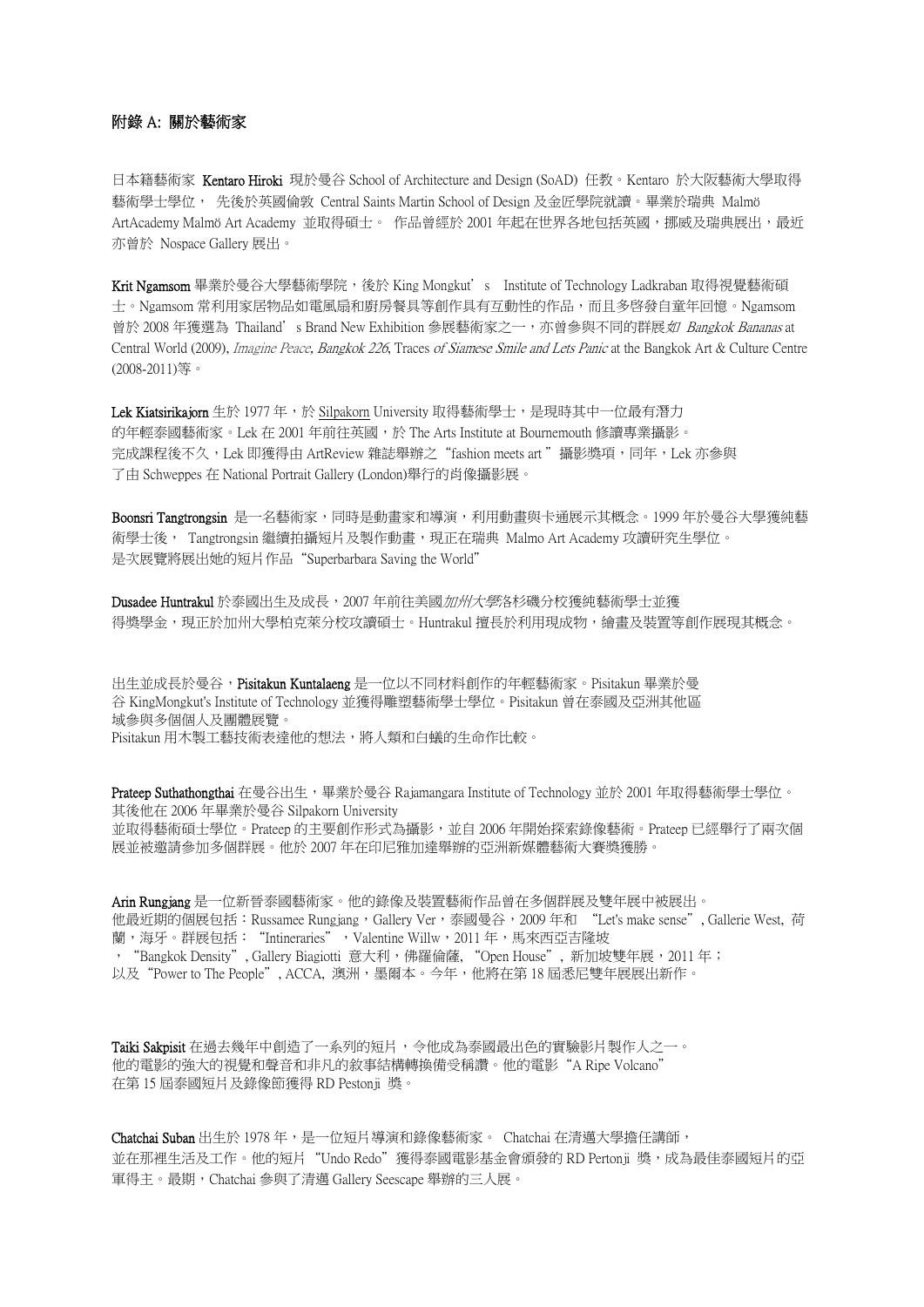### 附錄 B: 關於策展人

Ark Fongsmut 於英國倫敦金匠學院取得其藝術行政與策展碩士學位,亦曾於泰國曼谷 Chulalongkorn University 獲政 治學學士及碩士學位。

Fongsmut 自 2000 年起在曼谷大學畫廊擔任策展人, 其間策劃許多重要展覽及計畫, 包括每年一度的 Brand New Project 與藝術家駐場計畫。憑藉對泰國當代攝影的洞見與經驗, Ark 曾 分別於 2004 及 2006年 獲選為曼谷主要的國際展覽 Month of Photography - Bangkok 首席策展人,與及於 2008 及 2010 年度新加坡國際攝影節任策展人之一。

作為在泰國當代藝術其中一把批判聲音,Ark 亦曾經參與出版大量展覽圖錄及書籍,包括刊載其最新藝術文章的 "Art Now,",而包括不同雜誌包括有泰文版 Esquire MARS 及南韓網

上藝術雜誌 East Bridge。曾獲多項有關策展的奬學金及駐場計畫包括 BIZ Art Residency (上海); Association Française d'Action Artistique Fellowship (巴黎); The Alliance Française Residency (曼谷); and The Japan Foundation Fellowship (曼谷 及日本).

Narawan Pathomvat 是 The Reading Room 的創始人和董事。 The Reading Room 是一個為當代 藝術而設的圖書館/非盈利平台。她是 Silpakorn University 藝術史系的講師,也是一位獨立策展人,作家及翻譯。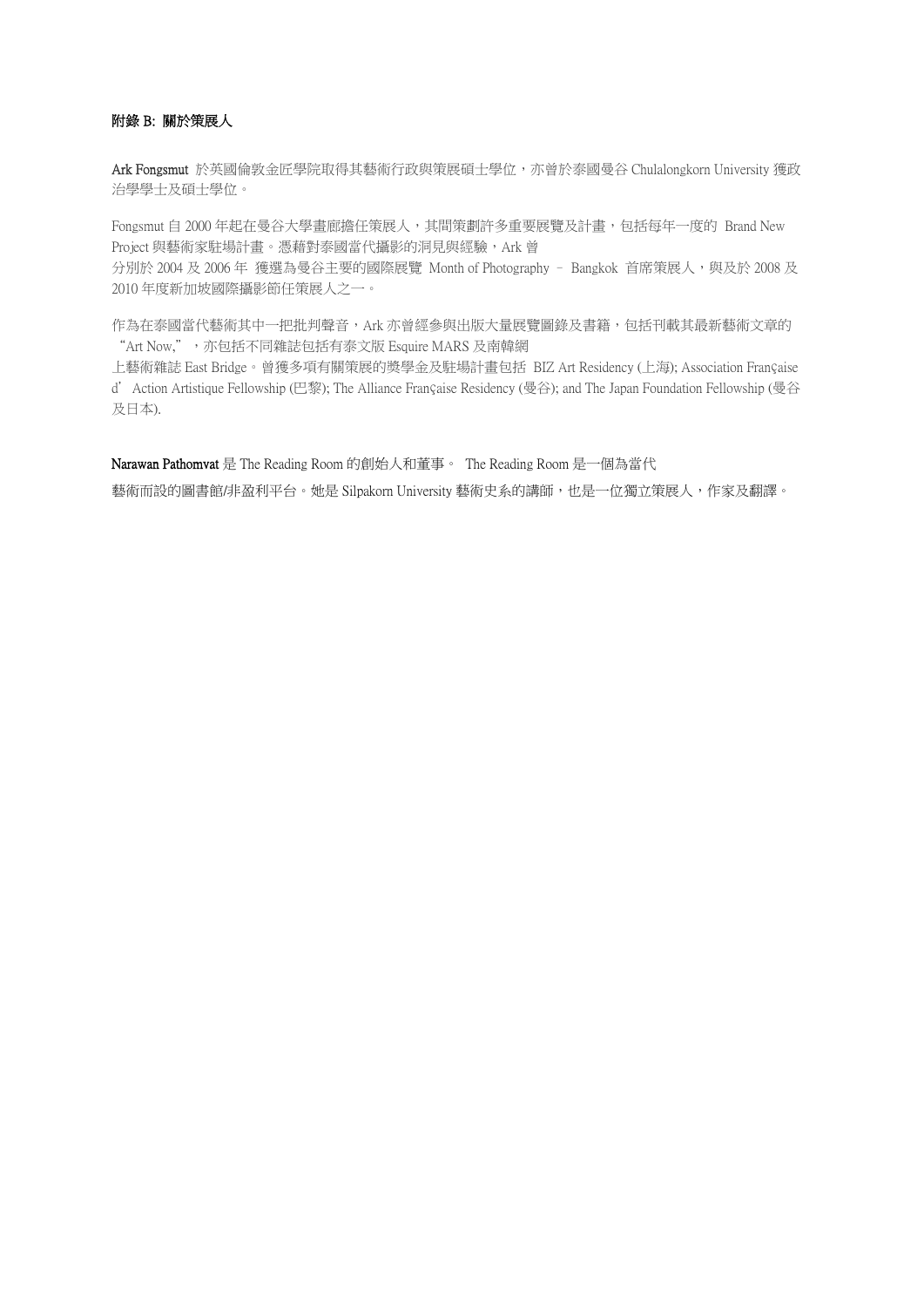### 附錄 C: 關於講者

Lewis Biggs 1990-2000 期間 LewisBiggs 曾任職泰特利物浦的藝術總監, 自從 1998 年與 Robert Hopper 合作策展的 《Artanspennine》,Lewis Biggs 開始為公共空間在一個再生語境中的藝術做思考。 為利物浦雙年展,Lewis Biggs 2005 年帶來了 Anthony Gormley 的另一個空間去克羅斯比海灘,2007 年與 2008 年參加福克斯通三年展的藝術家 Richard Wilson 合作的顛覆這個地方。2008 年這些和其他的活動方案塑造了利物浦活動作為歐洲文化首都的項目。 Lewis Biggs 現任利物浦約翰·穆爾斯和上海大學當代藝術系的客座教授,和在格拉斯哥大學的名譽教授。他將擔任 2013 年愛知三年展的策展人(名古屋,日本)。

Stephen Byrns 是一名為住宅、多戶型和項目機構的首席設計合伙人,並重點針對傳統建築和室內裝飾。他的作品因 為高深的建築背景和技術而被人熟悉。作為一名活躍在的紐約城市建築社區的成員,Stephen 從 2004 年至 2010 年 參與紐約市地標保存委員會,從那時起他負責識別和設計城市的地標建築和歷史古蹟,週期性的調節設計建築。他 同時是昂特邁耶花園保護所的創始人兼總裁,該組織將與揚克斯市一起修護美國的大花園。Stephen 於 1981 年獲得 哥倫比亞建築師的碩士學位,1977 年獲得普林斯頓大學藝術史的學士學位。

Isabel Ching 是一名新加坡籍獨立策展人和藝術作家。她獲得悉尼大學藝術史和理論的碩士學位,澳大利亞,並兼 職拉薩爾藝術學院(亞洲藝術史課程)的藝術大師課程。她的研究興趣包括在緬甸,菲律賓和新加坡的當代藝術。 在去年早些時候新加坡和香港,她是 Roberto Chabet 個展及聯展《待續》,和《完整與刪減》第一部分和第二部分 的合作策展人,這兩個展覽都是為了慶祝 Chabet 50 多年來藝術實踐、為近一年的展覽活動。

Arianna Gellini 是居住於香港的意大利籍策展人。她於意大利威尼斯大學獲得中國語言文化學士學位,和新加坡蘇 富比藝術學院當代藝術碩士學位。自2007年起,她就曾與中國眾多的藝術機構合作,包括上海的艾可書廊和香港 Para/Site藝術空間,並曾擔任過多家雜誌的編輯,如Arteri雜誌。她從2010年11月份加入奧沙畫廊並策展過多個深受 好評的展覽如《Points of Ellipsis...》,參展的藝術家有來自香港和菲律賓,包括Roberto Chabet、Lani Maestro、白雙 全,與還與 Shirley Tse, Felix Bacolor, 嚴善淳一起的展覽 Slipping Transmission。

Alexander Hui 是一名建築師維權者和香港文化遺產基金會董事會的一員。

Desmond Hui 許焯權 教授是香港中文大學文學院副院長(外務與總務)、文化與宗教研究系教授、文化管理學士 課程主任、文化及發展研究中心主任、何善衡書院捨監及院務委員、人文學科研究所副所長、台灣中國科技大學兼 任講座教授。許教授獲美國康乃爾大學建築學士,英國劍橋大學哲學碩士及博士學位,曾任香港文化政策研究中 心總監。

許教授現為香港區重建局非執行董事,活化灣仔舊區專責委員會委員,康樂及文化事務署博物館專家顧問,商務及 經濟發展局創意智優計劃評審:曾任活化歷史建築咨詢委員會增補委員,香港藝術發展局顧問。許教授為香港古物 咨詢委員會及策略發展委員會前成員。

他曾主持及撰寫的公共研究項目及報告包括:《香港創意產業基線研究》(2003)及《創意指數研究》(2005) 等,並獲選為 2008 年第十一屆威尼斯國際建築雙年展香港的首席策展人。

Thomas Lollar 是一名國際知名的陶藝藝術家和藝術教授,他的作品曾出席過數個公共、企業和私人的收藏展。他在 底特律成長,並曾於西密西根大學接受教育,在那裡他獲得了雕塑,陶瓷和藝術史論方面的學士和碩士學位.自 1975 年 來, Thomas Lollar 就執教於類似紐約帕森設計學院的富有聲望的組織, 教導陶瓷和雕塑。目前他是哥倫比亞大學師 範學院的一名教師。他曾獲得過數個這個領域的最高榮譽,包括在羅馬召開的美國學院擔任訪問學者、薩爾斯堡論 壇的合作夥伴、奧地利的新藝術設計派和在英國當代陶藝久負盛名的金都桑格瑞奬團隊的一員。

Charles Merewether 是一名藝術藝術史學家,作家和策展人。他曾於澳洲,歐洲和美國工作過。自 1994-2004 年間, 他曾工作於洛杉磯的蓋蒂中心的收藏館長一職。2004 至 2006 年間,他曾任職 2006 年悉尼雙年展的藝術總監和的策 展人,澳洲國立大學跨文化研究中心的高級研究員。於 2007 年的 10 月份,他被任命為阿布扎比旅遊開發和投資公 司文化部門的副主任。2010年3月起,他任職新加坡當代藝術研究所所長。

Eileen Legaspi-Ramirez 分別是菲律賓大學藝術研究部的教員和洛佩茲紀念館的策劃顧問.她的寫作曾刊登於 Transit: 一本關於藝術討論的季刊,Pananaw:一本關於菲律賓視覺藝術的日誌,藝術論壇,當代藝術與社會的論壇, n.paradoxa: 一本關於國際女性藝術雜誌,實時+屏幕的視覺藝術雜誌,來自印度尼西亞,大都市 MC 藝術和周日咨 詢者的雜誌。

讀士偉 現任香港古物古蹟辦事處總文物經理。在倫敦建築聯盟學院獲建築學訓練,後於香港大學取得建築保育碩 士,曾經參與香港多項非常成功且獲奬的保育計畫,包括香港海防博物館及孫中山紀念館。